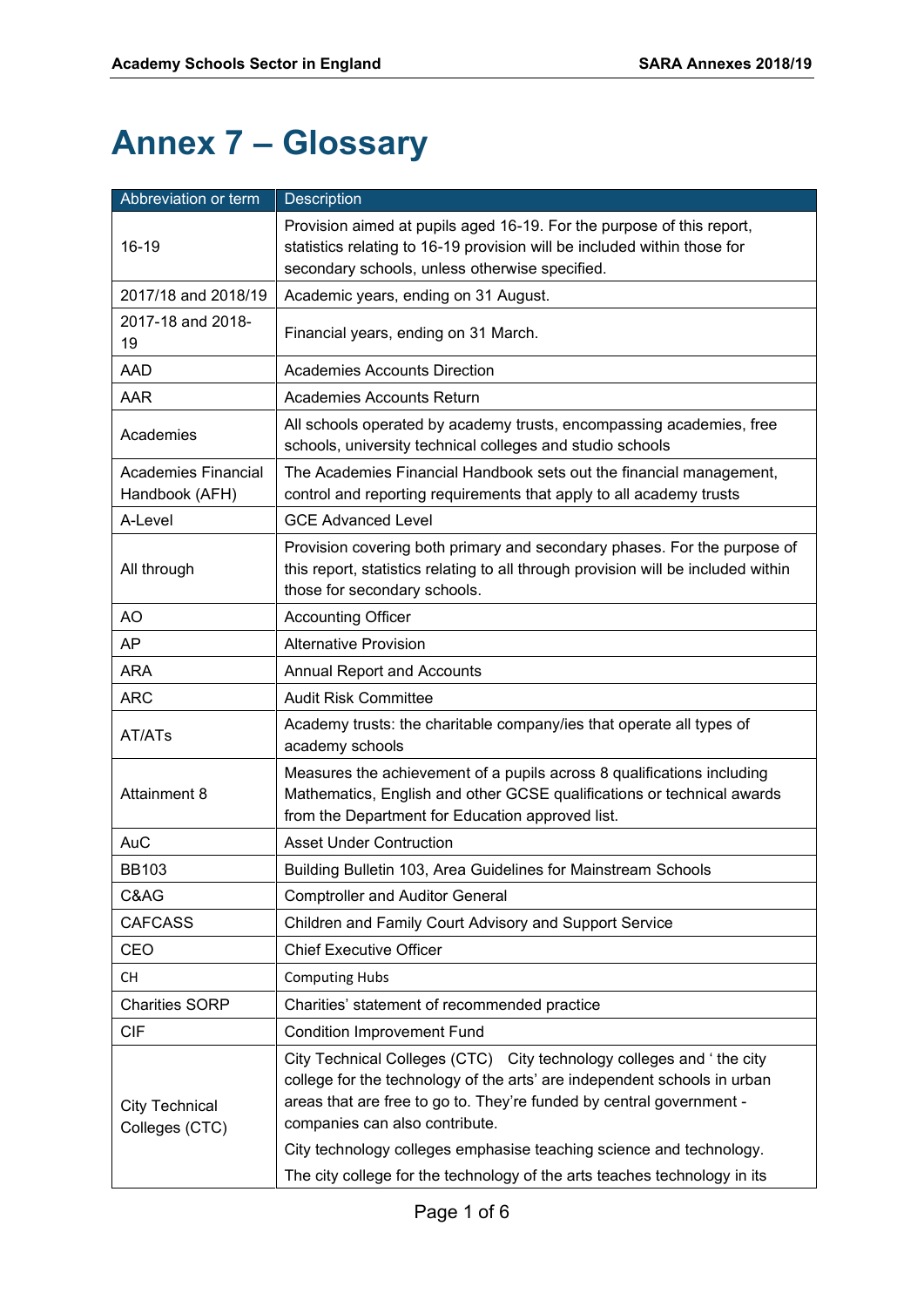| Abbreviation or term                | <b>Description</b>                                                                                                                                                                                                                                                                                                                                                                                                                                                                                                                                   |
|-------------------------------------|------------------------------------------------------------------------------------------------------------------------------------------------------------------------------------------------------------------------------------------------------------------------------------------------------------------------------------------------------------------------------------------------------------------------------------------------------------------------------------------------------------------------------------------------------|
|                                     | application of performing and creative arts, for example by offering<br>interactive digital design courses.                                                                                                                                                                                                                                                                                                                                                                                                                                          |
| <b>CLoS</b>                         | Clear Line of Sight, an HM Treasury initiative to improve the transparency<br>and consistency of government accounting                                                                                                                                                                                                                                                                                                                                                                                                                               |
| Converter academy                   | Converter academies are usually strongly performing schools, or schools on<br>an upward performance trajectory, prior to converting to academy status.                                                                                                                                                                                                                                                                                                                                                                                               |
| <b>CPD</b>                          | <b>Continuing Professional Development</b>                                                                                                                                                                                                                                                                                                                                                                                                                                                                                                           |
| <b>CPI</b>                          | <b>Consumer Price Index</b>                                                                                                                                                                                                                                                                                                                                                                                                                                                                                                                          |
| <b>CSEC</b>                         | Children's Services, Equalities and Communication, a directorate of the<br>Sector                                                                                                                                                                                                                                                                                                                                                                                                                                                                    |
| Department                          | The core Department for Education, excluding Executive Agencies, Non-<br>departmental Public Bodies and academy trusts.                                                                                                                                                                                                                                                                                                                                                                                                                              |
| Department &<br>Agencies            | The core Department for Education, plus its three Executive Agencies but<br>excluding Non-departmental Public Bodies.                                                                                                                                                                                                                                                                                                                                                                                                                                |
| Departmental Group,<br>the Group    | The Departmental Group (the Group) encompassing the core Department,<br>Executive Agencies and Non-departmental Public Bodies.                                                                                                                                                                                                                                                                                                                                                                                                                       |
| <b>DfE</b>                          | Department for Education                                                                                                                                                                                                                                                                                                                                                                                                                                                                                                                             |
| EAL                                 | English as an additional language                                                                                                                                                                                                                                                                                                                                                                                                                                                                                                                    |
| <b>ECL</b>                          | <b>Expected Credit Loss</b>                                                                                                                                                                                                                                                                                                                                                                                                                                                                                                                          |
| <b>EFA</b>                          | Education Funding Agency (Now combined with SFA to become Education<br>& Skills Funding Agency)                                                                                                                                                                                                                                                                                                                                                                                                                                                      |
| <b>EHC</b>                          | <b>Education Health and Care</b>                                                                                                                                                                                                                                                                                                                                                                                                                                                                                                                     |
| English<br>Baccalaureate<br>(EBacc) | The English Baccalaureate (EBacc) is a school performance measure. It<br>allows people to see how many pupils get a grade C or above in the core<br>academic subjects (english, maths, history or geography, the sciences, and<br>a language) at key stage 4 in any government funded school.                                                                                                                                                                                                                                                        |
| EН                                  | English Hubs                                                                                                                                                                                                                                                                                                                                                                                                                                                                                                                                         |
| <b>ESD</b>                          | Education Standards Directorate, a directorate of the Sector                                                                                                                                                                                                                                                                                                                                                                                                                                                                                         |
| <b>ESFA</b>                         | Education & Skills Funding Agency                                                                                                                                                                                                                                                                                                                                                                                                                                                                                                                    |
| FA/FAs                              | <b>Funding Agreement/s</b>                                                                                                                                                                                                                                                                                                                                                                                                                                                                                                                           |
| FE                                  | <b>Further Education</b>                                                                                                                                                                                                                                                                                                                                                                                                                                                                                                                             |
| <b>FMGS</b>                         | Financial Management and Governance Self-assessment                                                                                                                                                                                                                                                                                                                                                                                                                                                                                                  |
| <b>FNtl</b>                         | Financial Notice to Improve                                                                                                                                                                                                                                                                                                                                                                                                                                                                                                                          |
| Free schools                        | Free schools, which are a type of academy, mainly consist of new schools.<br>Any suitable sponsor - including local parents, private businesses and AT -<br>can apply to the Secretary of State for Education to open a free school. In<br>addition, where a local authority (LA) thinks there is a need for a new school<br>in its area it can seek proposals to establish a free school. For the purpose<br>of this report, statistics relating to free schools will be included in those for<br>university technical colleges and studio schools. |
| FReM                                | Financial Reporting Manual, issued by HM Treasury                                                                                                                                                                                                                                                                                                                                                                                                                                                                                                    |
| <b>FSM</b>                          | <b>Free School Meals</b>                                                                                                                                                                                                                                                                                                                                                                                                                                                                                                                             |
| <b>FVTPL</b>                        | Fair Value through Profit and Loss                                                                                                                                                                                                                                                                                                                                                                                                                                                                                                                   |
| GAG                                 | <b>General Annual Grant</b>                                                                                                                                                                                                                                                                                                                                                                                                                                                                                                                          |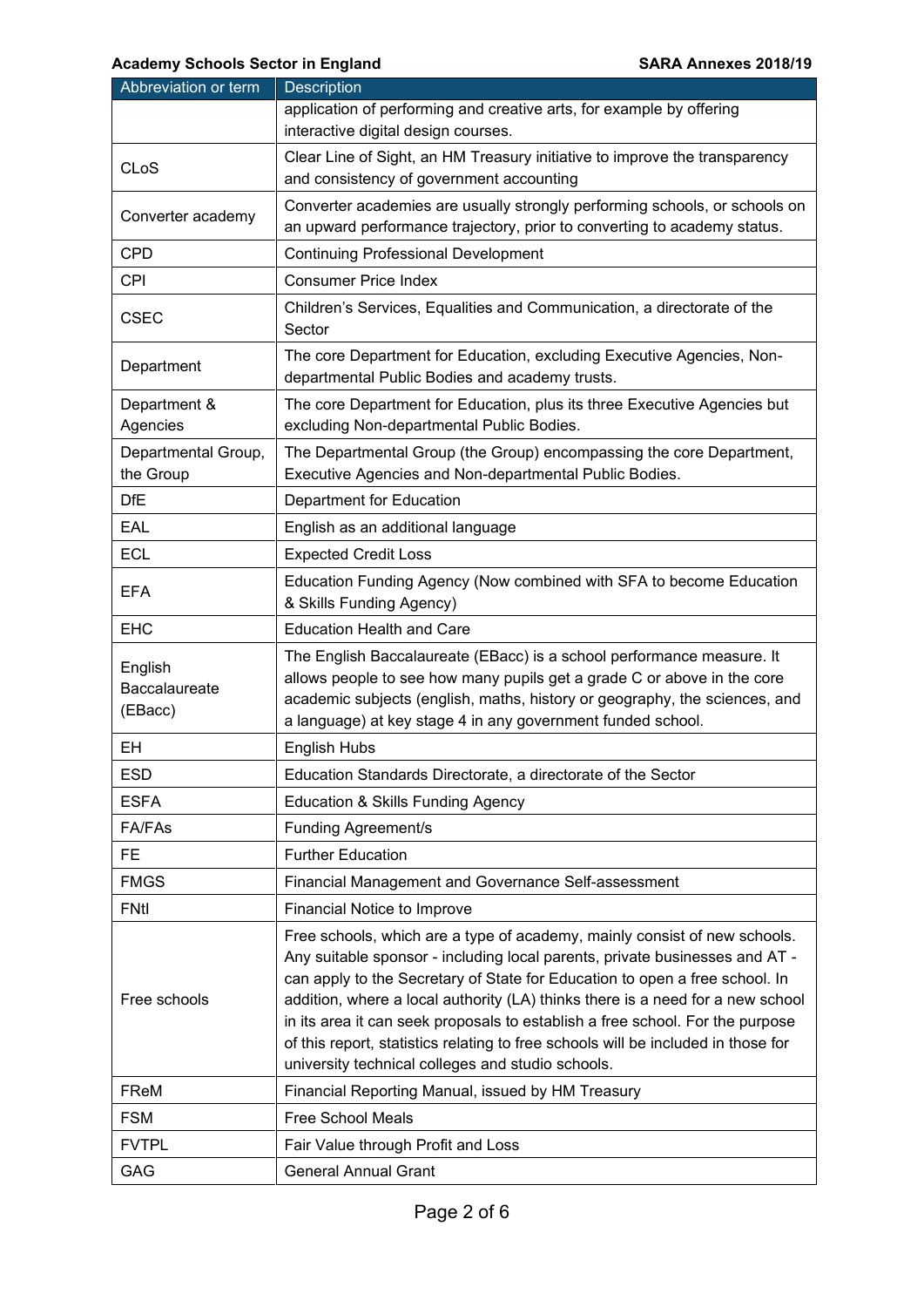| Abbreviation or term             | <b>Description</b>                                                                                                                                            |
|----------------------------------|---------------------------------------------------------------------------------------------------------------------------------------------------------------|
| <b>GCSE</b>                      | General Certificate of Secondary Education                                                                                                                    |
| <b>GIAA</b>                      | Government Internal Audit Agency                                                                                                                              |
| GH                               | Governance Handbook                                                                                                                                           |
| HEI                              | <b>Higher Education Institution</b>                                                                                                                           |
| <b>HMT</b>                       | <b>HM Treasury</b>                                                                                                                                            |
| <b>HPI</b>                       | <b>House Price Index</b>                                                                                                                                      |
| <b>HTB</b>                       | <b>Head Teacher Board</b>                                                                                                                                     |
| <b>IAS</b>                       | International Accounting Standard                                                                                                                             |
| <b>IFRIC</b>                     | International Financial reporting Interpretations commitee                                                                                                    |
| <b>IFRS</b>                      | International Financial Reporting Standard                                                                                                                    |
| <b>ISA</b>                       | International Standard on Auditing                                                                                                                            |
| <b>ITT</b>                       | Initial Teacher Training                                                                                                                                      |
| <b>KPIs</b>                      | Key Performance Indicators                                                                                                                                    |
| KS <sub>1</sub>                  | Key Stage 1 - Pupils aged between 5 - 7                                                                                                                       |
| KS <sub>2</sub>                  | Key Stage 2 - Pupils aged between 7 - 11                                                                                                                      |
| KS4                              | Key Stage 4 - Pupils aged between 14 - 16                                                                                                                     |
| KS5                              | Key Stage 4 - Pupils aged between 16 - 18                                                                                                                     |
| LA                               | <b>Local Authority</b>                                                                                                                                        |
| <b>LA Maintained</b><br>School/s | State schools that are overseen, or 'maintained' by the Local Authority.<br>These schools follow the nation curriculum and national teacher pay<br>conditions |
| Level 3                          | Pupils aged between 16-19                                                                                                                                     |
| <b>LGPS</b>                      | <b>Local Government Pension Scheme</b>                                                                                                                        |
| MAoA                             | Memorandum and Articles of Association                                                                                                                        |
| <b>MEA</b>                       | Modern Equivalent Asset                                                                                                                                       |
| MH                               | <b>Maths Hubs</b>                                                                                                                                             |
| <b>MPM</b>                       | Managing Public Money, issued by HMT                                                                                                                          |
| МS                               | <b>Maintained Schools</b>                                                                                                                                     |
| Multi Academy Trust<br>(MAT/s)   | An academy trust with more than one academy within it, or is set up to have<br>more than one academy in it in the future                                      |
| <b>NAHT</b>                      | National Association of Headteachers                                                                                                                          |
| <b>NAO</b>                       | <b>National Audit Office</b>                                                                                                                                  |
| <b>NASBM</b>                     | National Association of School Business Management                                                                                                            |
| <b>NCTL</b>                      | National College for Teaching and Leadership                                                                                                                  |
| <b>NDPB</b>                      | Non-departmental Public Body                                                                                                                                  |
| <b>NLEs</b>                      | National Leaders of Education                                                                                                                                 |
| <b>NLGs</b>                      | National Leaders of Governance                                                                                                                                |
| <b>NPD</b>                       | National Pupil Database                                                                                                                                       |
| <b>NSS</b>                       | <b>National Support School</b>                                                                                                                                |
| Ofsted                           | Office for Standards In Education, Children's Services and Skills                                                                                             |
| <b>ONS</b>                       | <b>Office for National Statistics</b>                                                                                                                         |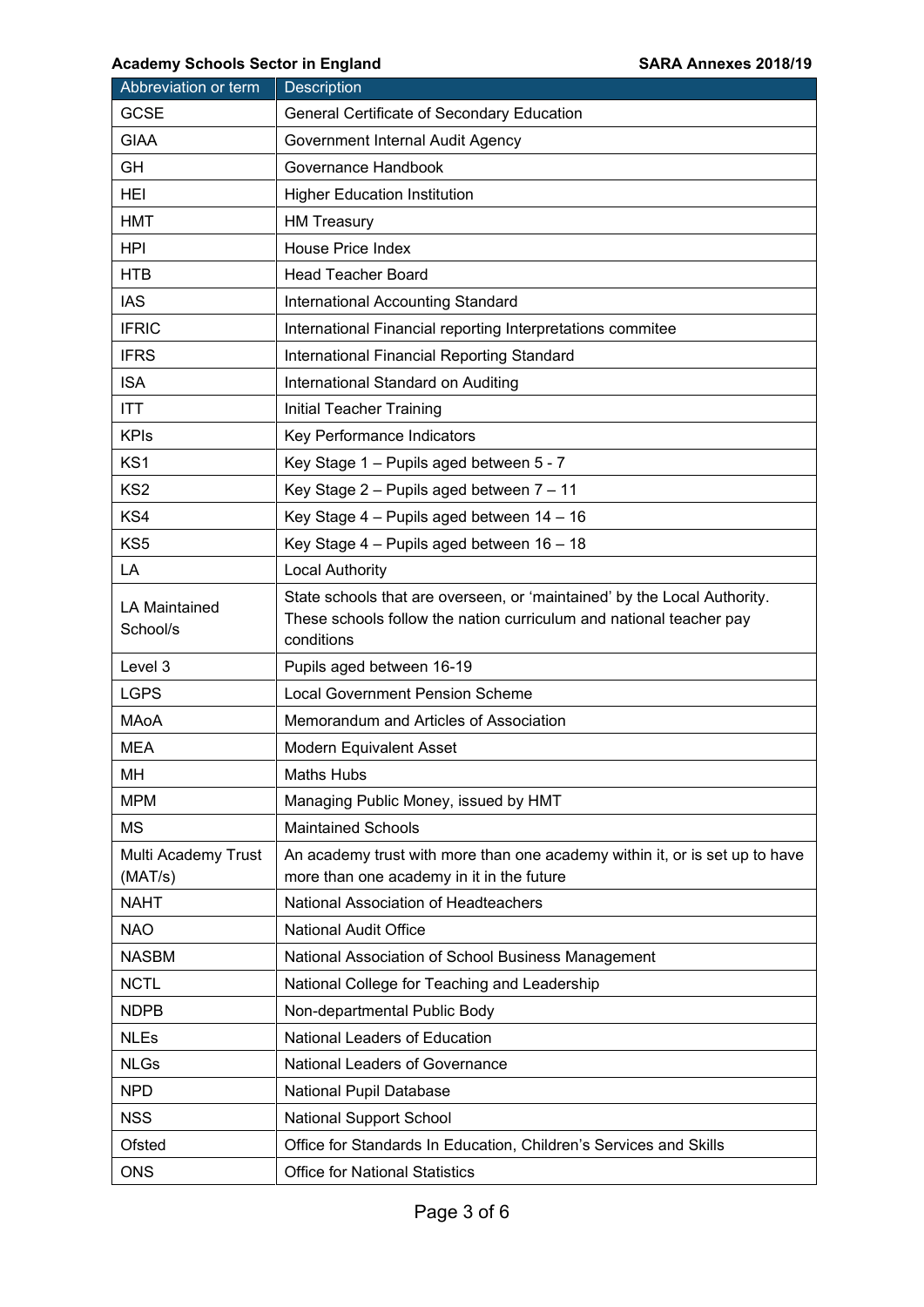| Abbreviation or term          | Description                                                                                                                                                                                                                                                                                              |
|-------------------------------|----------------------------------------------------------------------------------------------------------------------------------------------------------------------------------------------------------------------------------------------------------------------------------------------------------|
| <b>PAC</b>                    | <b>Public Accounts Committee</b>                                                                                                                                                                                                                                                                         |
| PFI                           | <b>Private Finance Initiative</b>                                                                                                                                                                                                                                                                        |
| <b>PPE</b>                    | Property, Plant and Equipment                                                                                                                                                                                                                                                                            |
| Primary                       | Provision broadly aimed at pupils aged 5-11 (more precisely, pupils of<br>compulsory school age who have not yet attained the age of 10 years 6<br>months).                                                                                                                                              |
| Progress 8                    | Headline measure which captures the progress pupils make from the end of<br>primary school to the end of secondary school                                                                                                                                                                                |
| <b>PR</b>                     | <b>Principal Regulator</b>                                                                                                                                                                                                                                                                               |
| <b>PRU</b>                    | Pupil Referral Unit                                                                                                                                                                                                                                                                                      |
| <b>PSBP</b>                   | Priority School Building Programme, a programme to address the needs of<br>the schools most in need of urgent repair                                                                                                                                                                                     |
| <b>RICS</b>                   | Royal Institute of Chartered Surveyors                                                                                                                                                                                                                                                                   |
| <b>RSC</b>                    | <b>Regional School Commissioner</b>                                                                                                                                                                                                                                                                      |
| <b>RPT</b>                    | <b>Related Party Transaction</b>                                                                                                                                                                                                                                                                         |
| <b>SARA</b>                   | Sector Annual Report & Accounts                                                                                                                                                                                                                                                                          |
| <b>SCA</b>                    | <b>School Condition Allowance</b>                                                                                                                                                                                                                                                                        |
| Secondary                     | Provision broadly aimed at pupils aged 11-16 (more precisely, pupils of<br>compulsory school age who have attained the age of 10 years 6 months).                                                                                                                                                        |
| Sector                        | The core Academy Sector, excluding Executive Agencies, Non-<br>departmental Public Bodies and academy trusts.                                                                                                                                                                                            |
| <b>SEN</b>                    | <b>Special Educational Needs</b>                                                                                                                                                                                                                                                                         |
| <b>SFA</b>                    | Skills Funding Agency (Now combined with EFA to become Education &<br><b>Skills Funding Agency)</b>                                                                                                                                                                                                      |
| <b>SFR</b>                    | <b>Statistical First Release</b>                                                                                                                                                                                                                                                                         |
| <b>SIC</b>                    | <b>Standard Interpretations Committee</b>                                                                                                                                                                                                                                                                |
| Single Academy<br>Trust (SAT) | An academy trust which runs only one academy within it.                                                                                                                                                                                                                                                  |
| <b>SLEs</b>                   | Specialist Leaders of Education                                                                                                                                                                                                                                                                          |
| <b>SoCF</b>                   | <b>Statement of Cash Flows</b>                                                                                                                                                                                                                                                                           |
| <b>SoCiTE</b>                 | Statement of Changes in Taxpayers Equity                                                                                                                                                                                                                                                                 |
| <b>SoCNE</b>                  | Statement of Comprehensive Net Expenditure                                                                                                                                                                                                                                                               |
| SoCNI                         | Statement of Comprehensive Net Income                                                                                                                                                                                                                                                                    |
| <b>SoFP</b>                   | <b>Statement of Financial Position</b>                                                                                                                                                                                                                                                                   |
| <b>SOPS</b>                   | <b>Statement of Parliamentary Supply</b>                                                                                                                                                                                                                                                                 |
| <b>SORP</b>                   | <b>Statement of Recommended Practice</b>                                                                                                                                                                                                                                                                 |
| Special academy               | Provision aimed at meeting the requirements of pupils with special<br>educational needs (SEN).                                                                                                                                                                                                           |
| Sponsored academy             | Sponsored academies are usually under-performing schools prior to<br>converting to academy status. They are run via an AT by sponsors - which<br>may include high-performing schools and colleges, universities, individual<br>philanthropists, businesses, the voluntary sector, and faith communities. |
| <b>SRMA</b>                   | <b>School Resource Management Advisers</b>                                                                                                                                                                                                                                                               |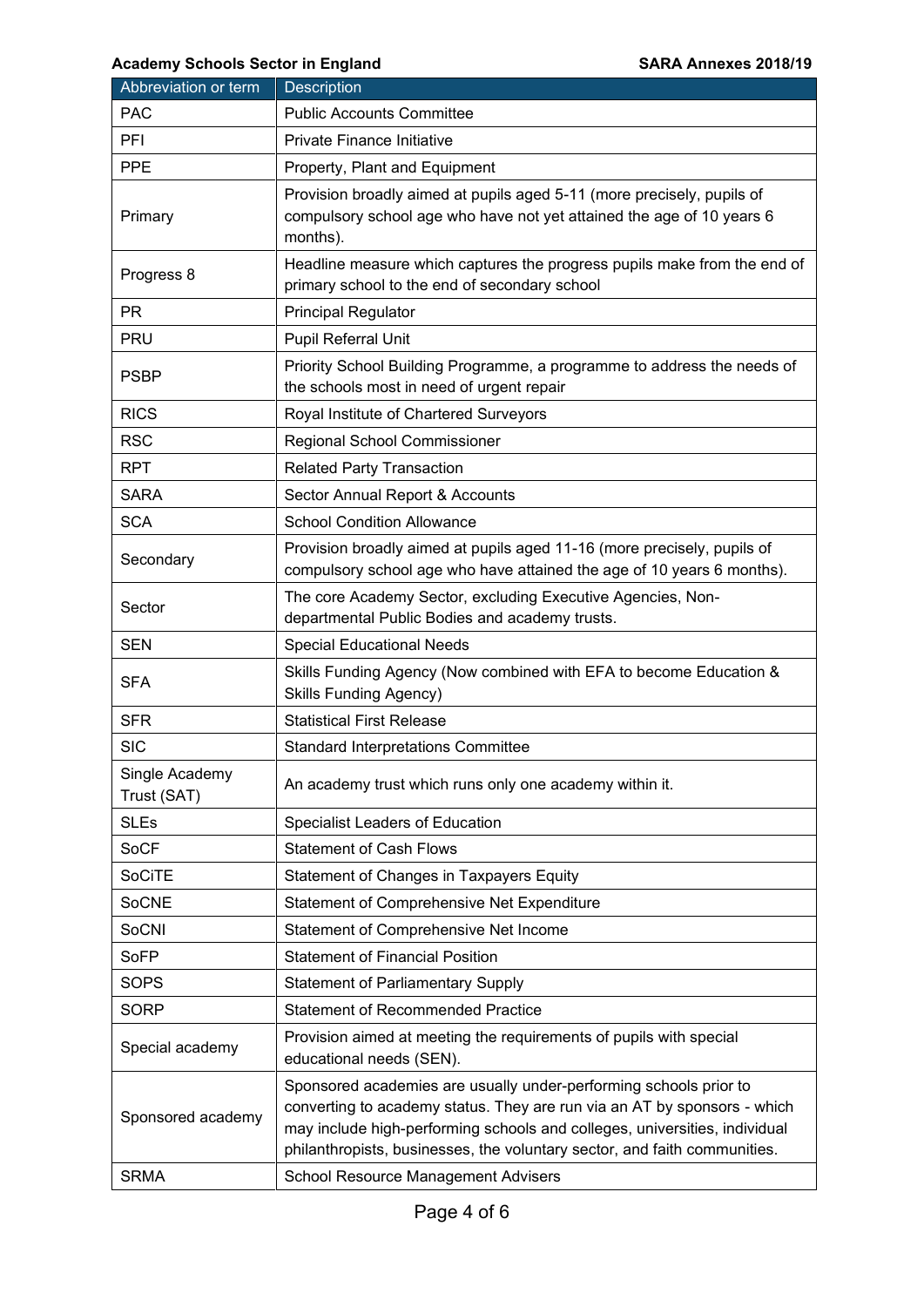| Abbreviation or term                    | <b>Description</b>                                                                                                                                                                                                                                                                                                                                                                                                                                                                                                                                                                |
|-----------------------------------------|-----------------------------------------------------------------------------------------------------------------------------------------------------------------------------------------------------------------------------------------------------------------------------------------------------------------------------------------------------------------------------------------------------------------------------------------------------------------------------------------------------------------------------------------------------------------------------------|
| <b>SRMSAT</b>                           | School Resource Self-Assessment                                                                                                                                                                                                                                                                                                                                                                                                                                                                                                                                                   |
| <b>STEM</b>                             | Science, technology, engineering and mathematics                                                                                                                                                                                                                                                                                                                                                                                                                                                                                                                                  |
| Studio schools                          | Studio schools are a type of secondary academy for 14 to 19 year olds.<br>They are small schools for around 300 students, and are sponsored by<br>existing schools, colleges and community groups. The distinctive element of<br>studio schools is that they give students practical skills in workplace<br>environments, as well as offering traditional academic and vocational<br>courses, and have close links to local employers. They are open year-<br>round, and have a 9am-5pm working day.                                                                              |
| <b>TPS</b>                              | <b>Teachers' Pension Scheme</b>                                                                                                                                                                                                                                                                                                                                                                                                                                                                                                                                                   |
| <b>Trust</b>                            | A trust is the legal entity with which the Department has the funding<br>relationship and is responsible for the production of statutory returns such<br>as annual accounts.                                                                                                                                                                                                                                                                                                                                                                                                      |
| TS                                      | <b>Teaching Schools</b>                                                                                                                                                                                                                                                                                                                                                                                                                                                                                                                                                           |
| <b>University Technical</b><br>Colleges | University Technical Colleges (UTCs) are 14-19 academies, which focus on<br>delivering technical education that engages young people and seeks to<br>meet the needs of modern business. They offer technical courses and work-<br>related learning, combined with academic studies. Each UTC involves a<br>university and a lead employer as well as other local employers and<br>education partners such as Further Education Colleges. Each UTC<br>specialises in one or two curriculum areas, typically some form of STEM<br>subject, and is informed by local employer needs. |
| <b>WGA</b>                              | <b>Whole of Government Accounts</b>                                                                                                                                                                                                                                                                                                                                                                                                                                                                                                                                               |

## **Terms used in this report**

Academies are independent state schools that are directly funded by the DfE.

 Every academy is required to be part of an academy trust (AT), which is a charity and company limited by guarantee. Every AT enters into a funding agreement (FA) with the Secretary of State for Education that sets out the requirements for individual academies and the conditions under which grants are paid.

There are a number of different types of academies, providing a range of academic provision.

| Type of academy | <b>Description</b>                                                         |
|-----------------|----------------------------------------------------------------------------|
| Sponsored       | Sponsored academies are usually under-performing schools prior to          |
|                 | converting to academy status. They are run via an AT by sponsors -         |
|                 | which may include high-performing schools and colleges, universities,      |
|                 | individual philanthropists, businesses, the voluntary sector and faith     |
|                 | communities.                                                               |
| Converter       | Converter academies are usually strongly performing schools, or schools    |
|                 | on an upward performance trajectory, prior to converting to academy        |
|                 | status.                                                                    |
| Free schools    | Free schools, which are a type of academy, are brand new state-funded      |
|                 | schools. Any suitable sponsor - including local parents, private           |
|                 | businesses and ATs - can apply to the Secretary of State for Education to  |
|                 | open a free school. In addition, where a local authority (LA) identifies a |